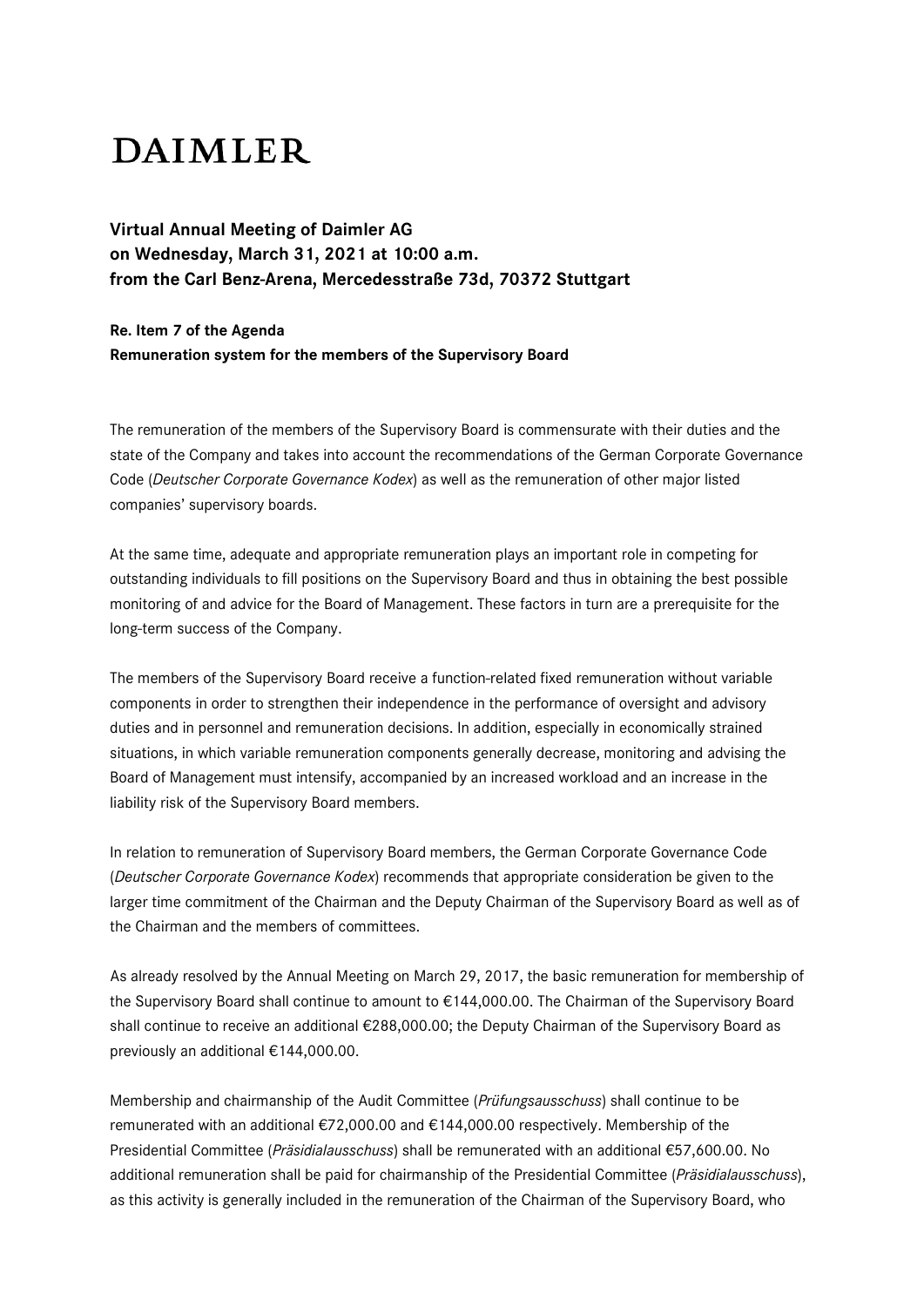chairs the Presidential Committee (*Präsidialausschuss*) by virtue of the Rules of Procedure of the Supervisory Board and its committees.

To date, membership of the other committees (Mediation Committee (*Vermittlungsausschuss*), Nomination Committee (*Nominierungsausschuss*) and Legal Affairs Committee (*Ausschuss für Rechtsangelegenheiten*)) has been remunerated with an additional €28,800.00. This is to remain the case for the Mediation Committee (*Vermittlungsausschuss*) and Nomination Committee (*Nominierungsausschuss*). No additional remuneration shall be paid for chairmanship of the Mediation Committee (*Vermittlungsausschuss*) and Nomination Committee (*Nominierungsausschuss*), as this activity is generally included in the remuneration of the Chairman of the Supervisory Board, who also occupies these roles by law or by virtue of the Rules of Procedure of the Supervisory Board and its committees.

With effect from January 1, 2021, the broader range of tasks and associated increased time investment required of the members and the Chairman of the Legal Affairs Committee are to be taken into account by means of additional function-related remuneration in the amount of €57,600.00 and €115,200.00 respectively.

Functions on committees shall only be taken into account for a maximum of three committees; if a member of the Supervisory Board has functions in more than three Supervisory Board committees, the three highest-paid committee functions shall be relevant. Functions on committees shall only be remunerated for a financial year, if the relevant committee has held at least one meeting in discharge of its duties during that period.

The members of the Supervisory Board and its committees shall receive an attendance fee of  $\epsilon$ 1,100.00 for each meeting of the Supervisory Board and its committees that they attend as members, provided that members shall also be entitled to receive the fee if they attend the meeting by telephone or video conference or any other similar customary means of telecommunication. The attendance fee shall only be paid once for multiple meetings of the Supervisory Board and/or its committees on one calendar day.

If any members of the Supervisory Board resign from the Supervisory Board during a financial year, they shall receive remuneration proportionate to the time of office served. This applies accordingly if a member of the Supervisory Board resigns from a function for which there is additional remuneration. Proportionate remuneration for functions on committees shall only be paid if the relevant committee has held at least one meeting in discharge of its duties during that period.

In addition to the function-related fixed remuneration and the attendance fee, the members of the Supervisory Board shall continue to be reimbursed for their expenses and the value-added tax payable on the payments made to them. In addition, the members of the Supervisory Board shall be covered by insurance against pecuniary damage, taken out by and in the interest of the Company for executive bodies and certain senior executives, insofar as such insurance coverage exists. The insurance premiums shall be paid by the Company.

The members of the Supervisory Board are required to declare to the Supervisory Board that they will each acquire shares in the company for 20% of their annual remuneration (excluding committee remuneration